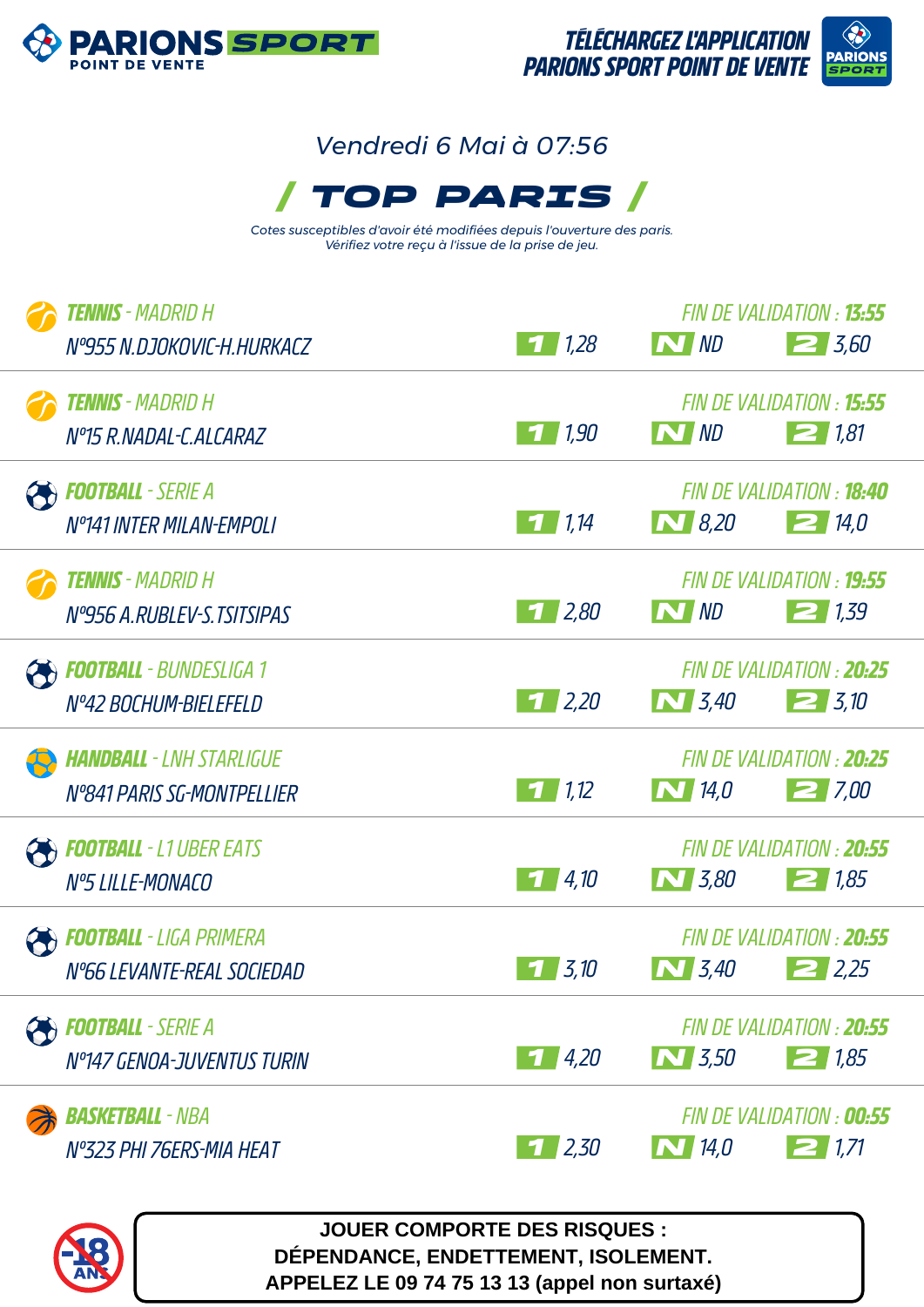

#### *Vendredi 6 Mai à 07:56*



*Cotes susceptibles d'avoir été modifiées depuis l'ouverture des paris. Vérifiez votre reçu à l'issue de la prise de jeu.*

|                            | HORAIRE                    |                                                                                                  |    |                    |                 |                    | <b>PARI HANDICAP</b>                                            |  |                 |  |           |                 | <b>PARI MI-TEMPS</b> |  |
|----------------------------|----------------------------|--------------------------------------------------------------------------------------------------|----|--------------------|-----------------|--------------------|-----------------------------------------------------------------|--|-----------------|--|-----------|-----------------|----------------------|--|
| <b>SPORT / COMPÉTITION</b> | <i>FIN DE</i><br>Alidation | <i><b>MATCH</b></i>                                                                              | N° |                    | 1N <sub>2</sub> |                    | Nº VALEUR<br>[EQ1:EQ2]                                          |  | 1N <sub>2</sub> |  | <b>N°</b> | 1N <sub>2</sub> |                      |  |
| Vendredi 6 Mai             |                            |                                                                                                  |    |                    |                 |                    |                                                                 |  |                 |  |           |                 |                      |  |
| <b>OBJET Uper Eats</b>     |                            | <b>20:55 Lille-Monaco</b>                                                                        | 5. |                    |                 |                    | 4,10 3,80 1,85 19 [1:0] 1,91 3,80 3,20 20 3,90 2,05 2,20        |  |                 |  |           |                 |                      |  |
| <b>Liga Primera</b>        |                            | 20:55 Levante-Real Sociedad                                                                      |    |                    |                 |                    | 66 3,10 3,40 2,25 67 [1:0] 1,61 4,15 4,15 68 3,20 2,00 2,55     |  |                 |  |           |                 |                      |  |
| <b>Serie A</b>             |                            | 18:40 Inter Milan-Empoli                                                                         |    |                    |                 |                    | 141 1,14 8,20 14,0 142 [0:1] 1,40 4,90 5,50 146 1,37 2,85 8,20  |  |                 |  |           |                 |                      |  |
|                            |                            | 20:55 Genoa-Juventus Turin                                                                       |    |                    |                 |                    | 147 4,20 3,50 1,85 148 [1:0] 1,84 3,75 3,40 149 3,90 1,97 2,30  |  |                 |  |           |                 |                      |  |
| <b>Bundesliga1</b>         |                            | 20:25 Bochum-Bielefeld                                                                           |    |                    |                 |                    | 42 2,20 3,40 3,10 43 [0:1] 4,05 4,15 1,63 44 2,50 2,05 3,20     |  |                 |  |           |                 |                      |  |
| Madrid H                   |                            | 13:55 N.Djokovic-H.Hurkacz                                                                       |    |                    |                 | 955 1.28 nd 3.60   |                                                                 |  |                 |  |           |                 |                      |  |
|                            |                            | 15:55 R.Nadal-C.Alcaraz                                                                          |    | 15 1,90 nd 1,81    |                 |                    |                                                                 |  |                 |  |           |                 |                      |  |
|                            |                            | 19:55 A.Rublev-S.Tsitsipas                                                                       |    | 956 2,80 nd 1,39   |                 |                    |                                                                 |  |                 |  |           |                 |                      |  |
|                            |                            | 21:15 AugerAliassime-A.Zverev                                                                    |    | 957 2,50 nd 1,46   |                 |                    |                                                                 |  |                 |  |           |                 |                      |  |
| <b>OPROD2</b>              |                            | <b>19:25 Vannes-Aurillac</b>                                                                     |    |                    |                 |                    | 726 1,01 29,0 8,25 294 [0:18] 1,70 15,0 1,90 729 1,05 14,0 6,50 |  |                 |  |           |                 |                      |  |
|                            |                            | 19:25 Rouen-Béziers                                                                              |    |                    |                 |                    | 723 1,14 19,0 4,20 380 [0:12] 1,70 15,0 1,90 725 1,20 10,0 3,50 |  |                 |  |           |                 |                      |  |
|                            |                            | 19:25 Agen-Nevers                                                                                |    |                    |                 |                    | 711 1,43 19,0 2,40 712 [0:5] 1,80 15,0 1,80 713 1,55 8,002,25   |  |                 |  |           |                 |                      |  |
|                            |                            | 19:25 Bg en Bresse-Colomiers                                                                     |    |                    |                 |                    | 714 1,73 19,0 1,88 715 [0:2] 1,90 15,0 1,70 716 1,80 8,001,90   |  |                 |  |           |                 |                      |  |
|                            |                            | 19:25 Montauban-Narbonne                                                                         |    |                    |                 |                    | 717 1,01 29,0 9,50 718 [0:22]1,70 15,0 1,90 719 1,05 14,0 6,50  |  |                 |  |           |                 |                      |  |
|                            |                            | 19:25 Mt de Marsan-Grenoble                                                                      |    |                    |                 |                    | 720 1,04 24,0 5,90 721 [0:15] 1,80 15,0 1,80 722 1,10 12,0 5,00 |  |                 |  |           |                 |                      |  |
|                            |                            | 20:40 Oyonnax-AixEnProvence                                                                      |    |                    |                 |                    | 730 1,07 24,0 5,40 731 [0:14] 1,60 15,0 2,00 732 1,15 12,0 4,25 |  |                 |  |           |                 |                      |  |
| <b>Challenge</b>           |                            | <b>20:55 Gloucester-Saracens</b>                                                                 |    |                    |                 |                    | 381 2,85 24,0 1,38 388 [6:0] 1,70 15,0 1,90 389 2,45 8,001,50   |  |                 |  |           |                 |                      |  |
| <b>OLNH Starligue</b>      |                            | 19:55 Pays d'Aix-Chartres                                                                        |    | 838 1,22 11,0 5,10 |                 |                    |                                                                 |  |                 |  |           |                 |                      |  |
|                            |                            | 19:55 Limoges-Nantes                                                                             |    | 839 7,00 14,0 1,12 |                 |                    |                                                                 |  |                 |  |           |                 |                      |  |
|                            |                            | 19:55 Saint-Raphaël-Toulouse                                                                     |    | 840 2,15 7,50 1,98 |                 |                    |                                                                 |  |                 |  |           |                 |                      |  |
|                            |                            | 20:25 Paris SG-Montpellier                                                                       |    |                    |                 | 841 1,12 14,0 7,00 |                                                                 |  |                 |  |           |                 |                      |  |
|                            |                            | 20:25 Nancy-Créteil                                                                              |    | 842 3,55 9,001,40  |                 |                    |                                                                 |  |                 |  |           |                 |                      |  |
| Liga Portugal              |                            | 21:10 Boavista Porto-Guimaraes                                                                   |    |                    |                 |                    | 465 3,15 3,30 2,10 395 [2:0] 1,20 6,10 9,70 467 3,40 1,94 2,55  |  |                 |  |           |                 |                      |  |
| <b>D1 Turquie</b>          |                            | 18:55 Gaziantep Spor-Kayserispor                                                                 |    |                    |                 |                    | 459 1,81 3,40 3,70 385 [1:0] 1,20 4,75 7,40 461 2,20 2,10 3,80  |  |                 |  |           |                 |                      |  |
|                            |                            | 18:55 Hatayspor-Trabzonspor                                                                      |    |                    |                 |                    | 462 2,50 3,20 2,45 391 [0:2] 9,30 5,70 1,11 464 2,85 2,05 2,80  |  |                 |  |           |                 |                      |  |
| <b>D1 Belgique</b>         |                            | <b>20:40 Charleroi-RC Genk</b>                                                                   |    |                    |                 |                    | 614 2,90 3,30 2,05 308 [0:1] 5,40 4,30 1,28 616 3,20 2,10 2,40  |  |                 |  |           |                 |                      |  |
| <b>D1 Pays-Bas</b>         |                            | 19:55 Cam.Leeuwarden-RKC Waalwijk 456 2,10 3,30 3,00 382 [1:0] 1,29 4,40 5,70 458 2,45 2,10 3,25 |    |                    |                 |                    |                                                                 |  |                 |  |           |                 |                      |  |
| <b>Liga Segunda</b>        |                            | <b>20:55 Las Palmas-Mirandes</b>                                                                 |    |                    |                 |                    | 469 1,57 3,70 4,80 412 [0:1] 2,40 3,50 2,10 413 1,94 2,15 4,50  |  |                 |  |           |                 |                      |  |
| <b>Serie B</b>             |                            | 18:10 Crotone-Parme                                                                              |    |                    |                 |                    | 480 2,40 3,10 2,55 429 [1:0] 1,38 4,10 4,75 430 2,75 2,05 2,90  |  |                 |  |           |                 |                      |  |
|                            |                            | 20:25 Alessandria-Vicenza                                                                        |    |                    |                 |                    | 471 2,25 3,10 2,95 431 [0:1] 3,90 3,75 1,52 432 2,60 1,99 3,25  |  |                 |  |           |                 |                      |  |
|                            |                            | 20:25 Ascoli-Ternana Calcio                                                                      |    |                    |                 |                    | 473 1,68 3,50 4,30 433 [0:1] 2,65 3,50 1,93 434 2,10 2,10 4,20  |  |                 |  |           |                 |                      |  |
|                            |                            | 20:25 Benevento-Spal 2013                                                                        |    |                    |                 |                    | 475 1,53 3,90 4,80 435 [0:1] 2,30 3,50 2,15 436 1,91 2,20 4,55  |  |                 |  |           |                 |                      |  |
|                            |                            | 20:25 Brescia-Reggina                                                                            |    |                    |                 |                    | 482 1,30 4,55 8,20 437 [0:1] 1,85 3,30 2,95 438 1,68 2,15 6,90  |  |                 |  |           |                 |                      |  |
|                            |                            | 20:25 Como Calcio-US Cremonese                                                                   |    |                    |                 |                    | 476 4,90 3,85 1,53 439 [1:0] 2,15 3,50 2,35 440 4,60 2,15 1,92  |  |                 |  |           |                 |                      |  |
|                            |                            | 20:25 Frosinone-AC Pisa 1909                                                                     |    |                    |                 |                    | 481 1,98 3,15 3,40 441 [0:1] 3,45 3,55 1,65 442 2,40 1,95 3,65  |  |                 |  |           |                 |                      |  |
|                            |                            | 20:25 Lecce-Pordenone                                                                            |    |                    |                 |                    | 472 1,16 5,95 12,0 443 [0:1] 1,49 3,65 4,20 444 1,47 2,45 9,20  |  |                 |  |           |                 |                      |  |
|                            |                            | 20:25 Nuova Cosenza-Cittadella                                                                   |    |                    |                 |                    | 474 1,73 3,25 4,30 445 [0:1] 2,90 3,35 1,87 446 2,15 1,96 4,40  |  |                 |  |           |                 |                      |  |
|                            |                            | 20:25 Perugia Calcio-AC Monza                                                                    |    |                    |                 |                    | 479 3,50 3,25 1,91 447 [1:0] 1,70 3,55 3,25 448 3,75 1,98 2,35  |  |                 |  |           |                 |                      |  |
| <b>Bundesliga 2</b>        |                            | 18:25 Düsseldorf-SV Darmstadt                                                                    |    |                    |                 |                    | 402 2,90 3,50 2,10 403 [1:0] 1,58 3,90 3,45 404 3,10 2,15 2,40  |  |                 |  |           |                 |                      |  |
|                            |                            | 18:25 Paderborn-Sandhausen                                                                       |    |                    |                 |                    | 470 1,80 3,60 3,50 408 [0:1] 2,80 3,85 1,79 409 2,15 2,25 3,45  |  |                 |  |           |                 |                      |  |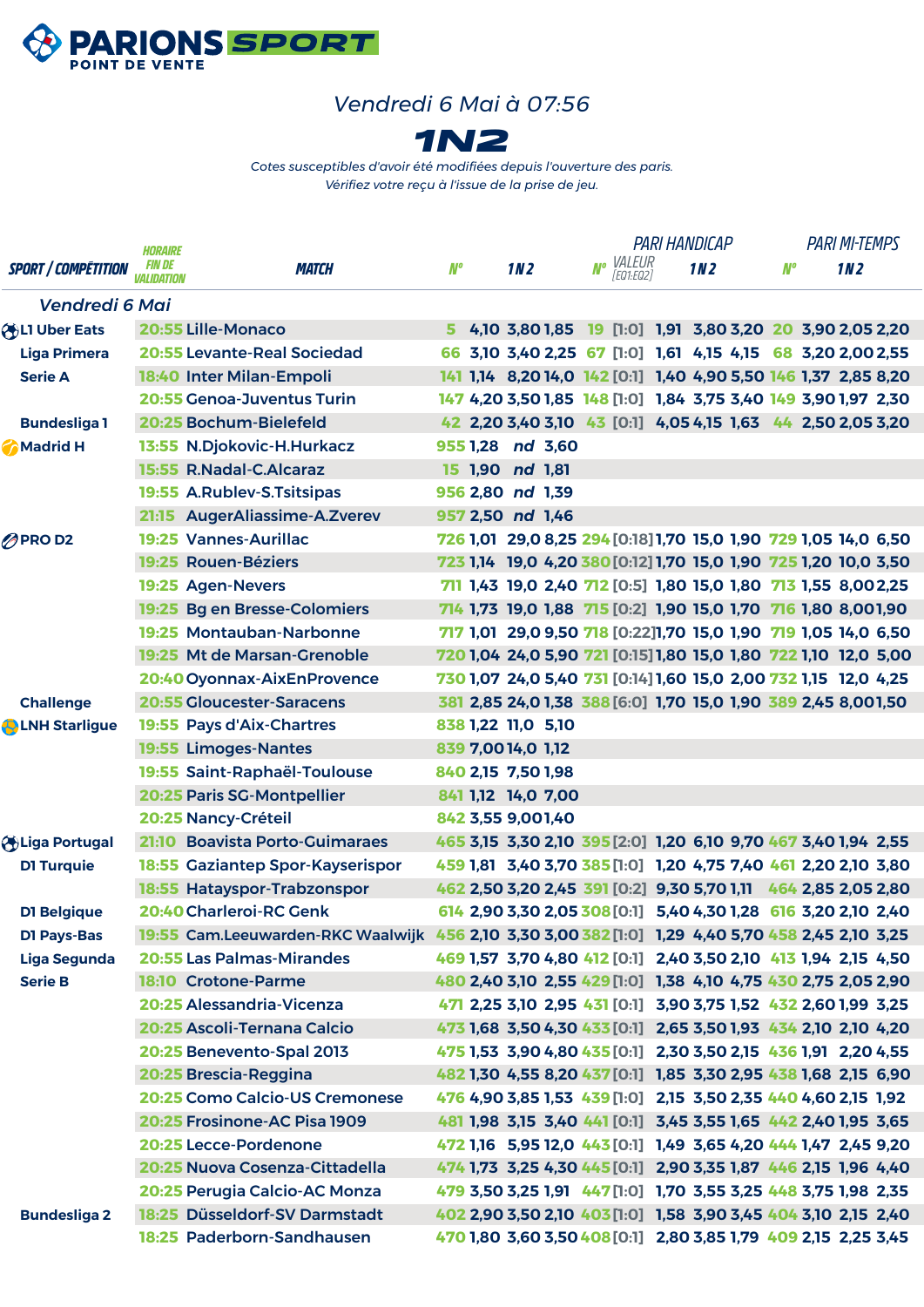| Vendredi 6 Mai                           |       |                                                              |  |                    |                                                                                                                                  |  |                    |  |  |
|------------------------------------------|-------|--------------------------------------------------------------|--|--------------------|----------------------------------------------------------------------------------------------------------------------------------|--|--------------------|--|--|
| OI Japon                                 |       | 11:55 Cerezo Osaka-Jubilo Iwata                              |  |                    | 468 1,71 3,45 4,40 309 [0:2] 5,40 4,30 1,28 411 2,15 1,99 4,35                                                                   |  |                    |  |  |
| <b>D1 Ecosse</b>                         |       | 20:40 Inverness Cal.-PartickThis.                            |  |                    | 345 2,05 2,80 3,00 417 [0:1] 3,80 3,30 1,50 418 2,65 1,83 3,60                                                                   |  |                    |  |  |
| D1 Islande                               |       | 19:55 FH Hafnarfjord-ValurReykjavik                          |  |                    | 496 2,90 3,20 1,95 548 [1:0] 1,57 3,60 3,15 549 3,20 2,15 2,35                                                                   |  |                    |  |  |
| ONRL                                     |       | 09:55 Raiders-Bulldogs                                       |  |                    | 752 1,85 20,01,95 212 [4:0] 1,45 15,0 2,25 755 1,85 8,001,85                                                                     |  |                    |  |  |
|                                          |       | 11:50 Panthers-Parramatta Eels                               |  |                    | 771 1,20 25,0 4,50 134 [0:16] 2,25 15,0 1,45 775 1,35 10,0 2,90                                                                  |  |                    |  |  |
| <b>ANBL</b>                              | 11:25 | <b>Sydney-Tasmania</b>                                       |  |                    | 101 1,23 15,0 3,80 103 [0:7] 1,70 10,0 2,00 106 1,34 18,0 2,65                                                                   |  |                    |  |  |
| <b>D2 France H</b>                       |       | <b>19:55 Saint Quentin-Evreux</b>                            |  | 623 1,50 12,0 2,40 |                                                                                                                                  |  | 624 1,56 17,0 2,10 |  |  |
| <b>TBSL</b>                              |       | 18:25 Petkim Spor-Besiktas                                   |  | 201 1,65 11,0 2,10 |                                                                                                                                  |  | 198 1,67 17,0 1,92 |  |  |
|                                          |       | 18:25 Bahcesehir Kol-Merkezefendi B 199 1,07 17,0 5,60       |  |                    |                                                                                                                                  |  | 200 1,18 20,0 3,55 |  |  |
|                                          |       |                                                              |  |                    |                                                                                                                                  |  |                    |  |  |
| <b>Samedi 7 Mai</b>                      |       |                                                              |  |                    |                                                                                                                                  |  |                    |  |  |
| <b>ALI Uber Eats</b>                     |       | 16:55 Brest-Strasbourg                                       |  |                    | 21 4,40 3,70 1,73 22 [1:0] 2,00 3,60 2,90 23 4,25 2,00 2,15                                                                      |  |                    |  |  |
| <b>Ligue 2 BKT</b>                       |       | 18:55 Grenoble-AC Ajaccio                                    |  |                    | 529 5,40 3,40 1,69 530 [1:0] 2,05 3,40 2,90 531 5,10 1,90 2,10                                                                   |  |                    |  |  |
|                                          |       | 18:55 Bastia-Rodez                                           |  |                    | 532 2,30 3,10 3,05 533 [0:1] 4,70 3,85 1,55 534 2,75 1,83 3,40                                                                   |  |                    |  |  |
|                                          |       | <b>18:55 Valenciennes-Sochaux</b>                            |  |                    | 806 3,00 3,20 2,30 700 [0:1] 6,40 4,50 1,35 808 3,25 1,92 2,70                                                                   |  |                    |  |  |
| <b>Coupe de France 20:55 Nice-Nantes</b> |       |                                                              |  |                    | 8 1,98 3,50 3,70 11 [0:1] 3,60 3,65 1,77 12 2,40 1,91 3,85                                                                       |  |                    |  |  |
|                                          |       | Premier League 15:55 Brentford-Southampton                   |  |                    | 95 2,10 3,40 3,25 96 [0:1] 3,90 3,85 1,63 97 2,50 1,98 3,40                                                                      |  |                    |  |  |
|                                          |       | 15:55 Burnley-Aston Villa                                    |  |                    | 98 2,95 3,20 2,35 99 [1:0] 1,51 4,00 4,60 100 3,15 1,93 2,75                                                                     |  |                    |  |  |
|                                          |       | 15:55 Chelsea-Wolverhampton                                  |  |                    | 102 1,33 4,95 9,10 104 [0:1] 1,96 3,45 3,05 105 1,71 2,15 6,90                                                                   |  |                    |  |  |
|                                          |       | 15:55 Crystal Palace-Watford                                 |  |                    | 107 1,61 3,95 5,10 108 [0:1] 2,65 3,50 2,15 110 2,05 2,05 4,60                                                                   |  |                    |  |  |
|                                          |       | 18:25 Brighton Hove-Man. United                              |  |                    | 111 2,80 3,30 2,40 113 [1:0] 1,48 4,15 4,65 114 3,001,98 2,75                                                                    |  |                    |  |  |
|                                          |       | 20:40 Liverpool-Tottenham                                    |  |                    | 116 1,41 5,05 6,30 117 [0:1] 2,05 3,70 2,70 119 1,75 2,30 5,10                                                                   |  |                    |  |  |
| <b>Liga Primera</b>                      |       | 13:55 Majorque-Granada CF                                    |  |                    | 69 1,95 3,35 3,80 70 [0:1] 3,55 3,60 1,78 7 2,40 1,90 3,95                                                                       |  |                    |  |  |
|                                          |       | 16:10 Ath. Bilbao-CF Valence                                 |  |                    | 72 1,51 4,10 6,00 73 [0:1] 2,40 3,40 2,40 74 1,92 2,00 5,40                                                                      |  |                    |  |  |
|                                          |       | 18:25 Cadix-Elche                                            |  |                    | 75 1,68 3,60 5,00 76 [0:1] 2,95 3,35 2,10 77 2,15 1,88 4,95                                                                      |  |                    |  |  |
|                                          |       | 18:25 Celta Vigo-Alaves                                      |  |                    | 78 1,85 3,40 4,20 79 [0:1] 3,35 3,50 1,87 80 2,30 1,89 4,25                                                                      |  |                    |  |  |
|                                          |       | 20:55 Betis Séville-FC Barcelone                             |  |                    | 81 2,95 3,50 2,20 82 [1:0] 1,62 4,20 3,80 83 3,05 2,15 2,45                                                                      |  |                    |  |  |
| <b>Serie A</b>                           |       | 14:55 Torino-Naples                                          |  |                    | 803 3,45 3,45 2,05 704 [0:1] 7,30 5,001,28 805 3,50 2,05 2,35                                                                    |  |                    |  |  |
|                                          |       | 17:55 Sassuolo-Udinese                                       |  |                    | 151 2,35 3,60 2,75 152 [0:1] 3,95 4,40 1,56 154 2,50 2,25 2,85                                                                   |  |                    |  |  |
|                                          |       | 20:40 Lazio Rome-Sampdoria                                   |  |                    | 155 1,42 4,70 6,30 156 [0:1] 2,10 3,70 2,70 158 1,77 2,25 5,20                                                                   |  |                    |  |  |
| <b>Bundesliga1</b>                       |       | 15:25 Fribourg-Union Berlin                                  |  |                    | 45 1,88 3,65 3,70 46 [0:1] 3,20 3,80 1,84 47 2,25 2,05 3,70                                                                      |  |                    |  |  |
|                                          |       | 15:25 Greuther Furth-Dortmund                                |  |                    | 48 7,90 5,85 1,30 49 [1:0] 3,35 4,10 1,73 50 5,70 2,55 1,58                                                                      |  |                    |  |  |
|                                          |       | 15:25 Hoffenheim-Leverkusen                                  |  |                    | 51 3,15 3,90 1,98 52 [1:0] 1,74 4,20 3,25 53 3,15 2,30 2,25                                                                      |  |                    |  |  |
|                                          |       | 15:25 Cologne-Wolfsburg                                      |  |                    | 799 1,57 4,40 4,70 800 [0:1] 2,40 3,85 2,25 801 1,91 2,30 4,20                                                                   |  |                    |  |  |
|                                          |       | 18:25 Hertha Berlin-Mayence                                  |  |                    | 54 2,40 3,40 2,70 55 [1:0] 1,41 4,40 5,40 56 2,75 2,00 2,95                                                                      |  |                    |  |  |
|                                          |       | <b>Ochampions Cup 15:55 Munster-Toulouse</b>                 |  |                    | 667 2,85 19,0 1,43 513 [9:0] 1,45 15,0 2,40 669 2,25 8,001,60                                                                    |  |                    |  |  |
|                                          |       | 18:25 La Rochelle-Montpellier                                |  |                    | 670 1,09 29,0 6,50 506 [0:17] 2,20 15,0 1,50 672 1,20 10,0 4,00                                                                  |  |                    |  |  |
|                                          |       | 18:25 Leicester-Leinster                                     |  |                    | 673 2,90 21,0 1,38 674 [5:0] 1,85 15,0 1,85 675 2,35 8,001,55                                                                    |  |                    |  |  |
| <b>ANBA</b>                              |       | 00:55 PHI 76ers-MIA Heat                                     |  |                    | 323 2,30 14,0 1,71 392 [0:2] 2,15 10,0 1,60 324 1,82 20,01,85                                                                    |  |                    |  |  |
|                                          |       | 03:25 DAL Mavericks-PHX Suns                                 |  |                    | 325 1,98 14,0 1,97 397 [2:0] 1,53 10,0 2,30 326 1,61 20,0 2,15                                                                   |  |                    |  |  |
|                                          |       | 21:25 MIL Bucks-BOS Celtics                                  |  |                    | 733 1,72 14,0 2,25 617 [3:0] 1,35 10,0 2,90 735 1,70 20,01,99                                                                    |  |                    |  |  |
| <b>Q</b> LNH Starligue                   |       | 19:55 Istres-Saran<br><b>16:25 Estoril Praia-Moreirense</b>  |  | 843 1,68 7,75 2,65 |                                                                                                                                  |  |                    |  |  |
| Liga Portugal                            |       |                                                              |  |                    | 569 2,40 3,20 2,70 968 [0:1] 5,10 4,10 1,47 969 2,90 1,91 3,05                                                                   |  |                    |  |  |
|                                          |       | 18:55 Benfica-FC Porto                                       |  |                    | 570 3,00 3,40 2,15 970 [1:0] 1,53 3,75 3,60 971 3,15 2,05 2,50                                                                   |  |                    |  |  |
|                                          |       | 21:25 Portimonense-Sporting Port.                            |  |                    | 571 7,70 4,75 1,34 972 [1:0] 2,90 3,60 2,00 973 6,10 2,20 1,72                                                                   |  |                    |  |  |
| <b>D1 Turquie</b>                        |       | 14:55 Karagumruk-Göztepe AS                                  |  |                    | 565 1,55 3,85 4,50 914 [0:1] 2,30 3,50 2,05 925 1,93 2,20 4,30                                                                   |  |                    |  |  |
|                                          |       | 14:55 Sivasspor-Kasimpasa<br>17:55 AdanaDemirspor-Alanyaspor |  |                    | 566 2,25 3,20 2,75 929 [0:1] 3,85 3,70 1,49 931 2,60 2,00 3,10                                                                   |  |                    |  |  |
|                                          |       | 17:55 Basaksehir-Galatasaray                                 |  |                    | 567 1,91 3,40 3,25 932 [0:1] 3,05 3,65 1,67 940 2,30 2,15 3,40<br>568 1,88 3,30 3,40 966 [0:1] 3,15 3,45 1,68 967 2,35 1,99 3,70 |  |                    |  |  |
|                                          |       | 20:40 La Gantoise-KV Mechelen                                |  |                    | 560 1,42 4,00 5,20 284 [0:1] 2,10 3,45 2,30 285 1,83 2,25 4,85                                                                   |  |                    |  |  |
| <b>D1 Belgique</b>                       |       | 18:40 Twente-Fort.Sittard                                    |  |                    | 561 1,34 4,40 6,50 286 [0:1] 1,91 3,35 2,65 287 1,73 2,25 5,70                                                                   |  |                    |  |  |
| <b>D1 Pays-Bas</b>                       |       | 19:55 Willem II-Heracles                                     |  |                    | 562 2,15 3,10 3,05 288 [0:1] 3,75 3,55 1,54 289 2,55 1,93 3,40                                                                   |  |                    |  |  |
|                                          |       |                                                              |  |                    |                                                                                                                                  |  |                    |  |  |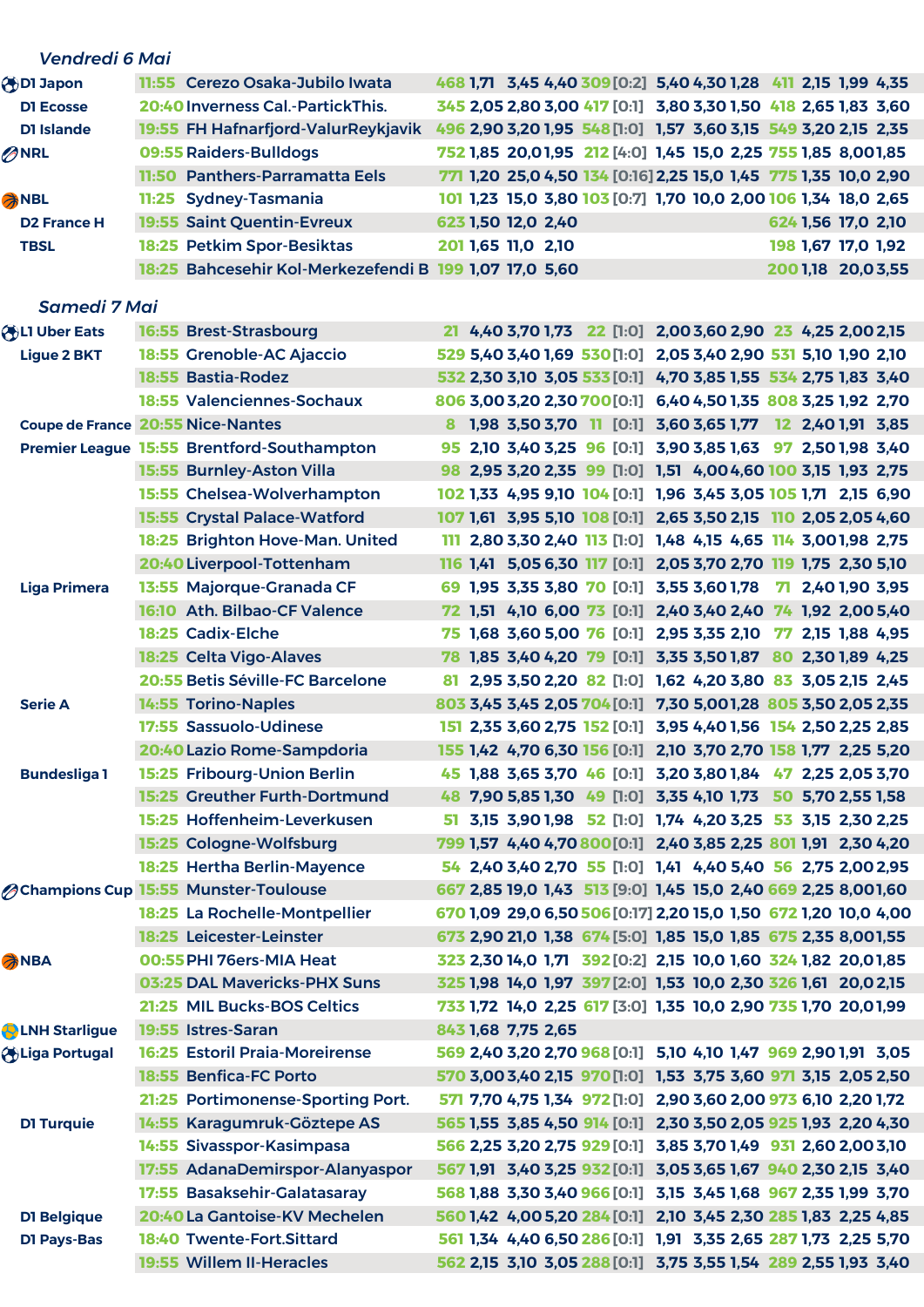



### *LOTO FOOT 7 N°105*

*LISTES OFFICIELLES - FORMULE 1/N/2 VENDREDI 6 MAI 2022 JUSQU'À 20H25*



*L1 Uber Eats N° 1 - Bundesliga 1 N° 2 - Liga Portugal N° 3 D1 Belgique N° 4 - Liga Segunda N° 5 - Liga Primera N° 6 Serie A N° 7*

*MISEZ POUR 1€ SEULEMENT*



**JOUER COMPORTE DES RISQUES : DÉPENDANCE, ENDETTEMENT, ISOLEMENT. APPELEZ LE 09 74 75 13 13 (appel non surtaxé)**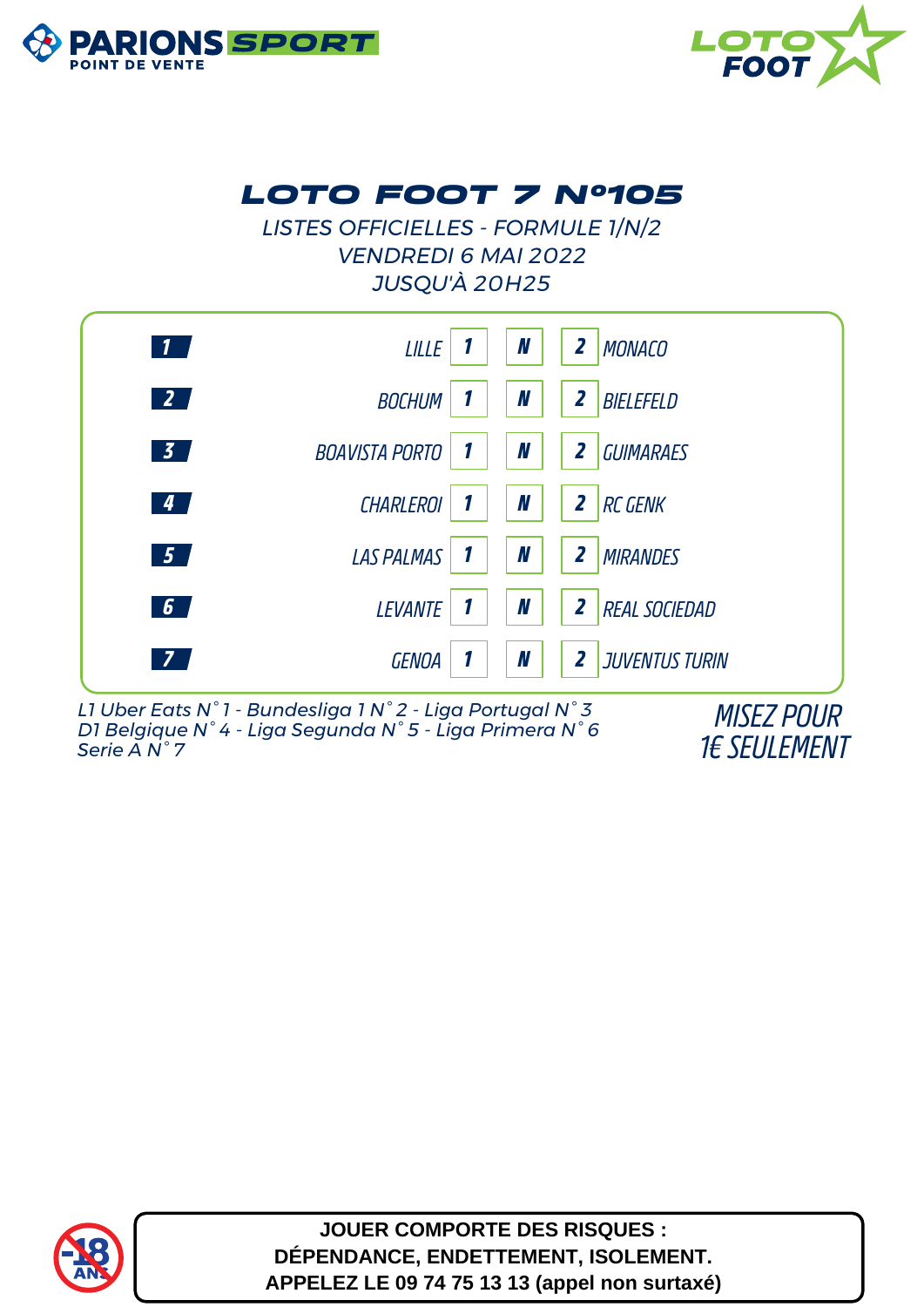



### *LOTO FOOT 8 N°33*

*LISTES OFFICIELLES - FORMULE 1/N/2 DU VENDREDI 6 AU SAMEDI 7 MAI 2022 JUSQU'À 14H55*



*L1 Uber Eats N° 1 - Liga Primera N° 2 - Serie A N° 3 Bundesliga 1 N° 4 - 5 - 6 - Premier League N° 7 - 8 MISEZ POUR*

*1€ SEULEMENT*



**JOUER COMPORTE DES RISQUES : ISOLEMENT, ENDETTEMENT, DÉPENDANCE. APPELEZ LE 09 74 75 13 13 (appel non surtaxé)**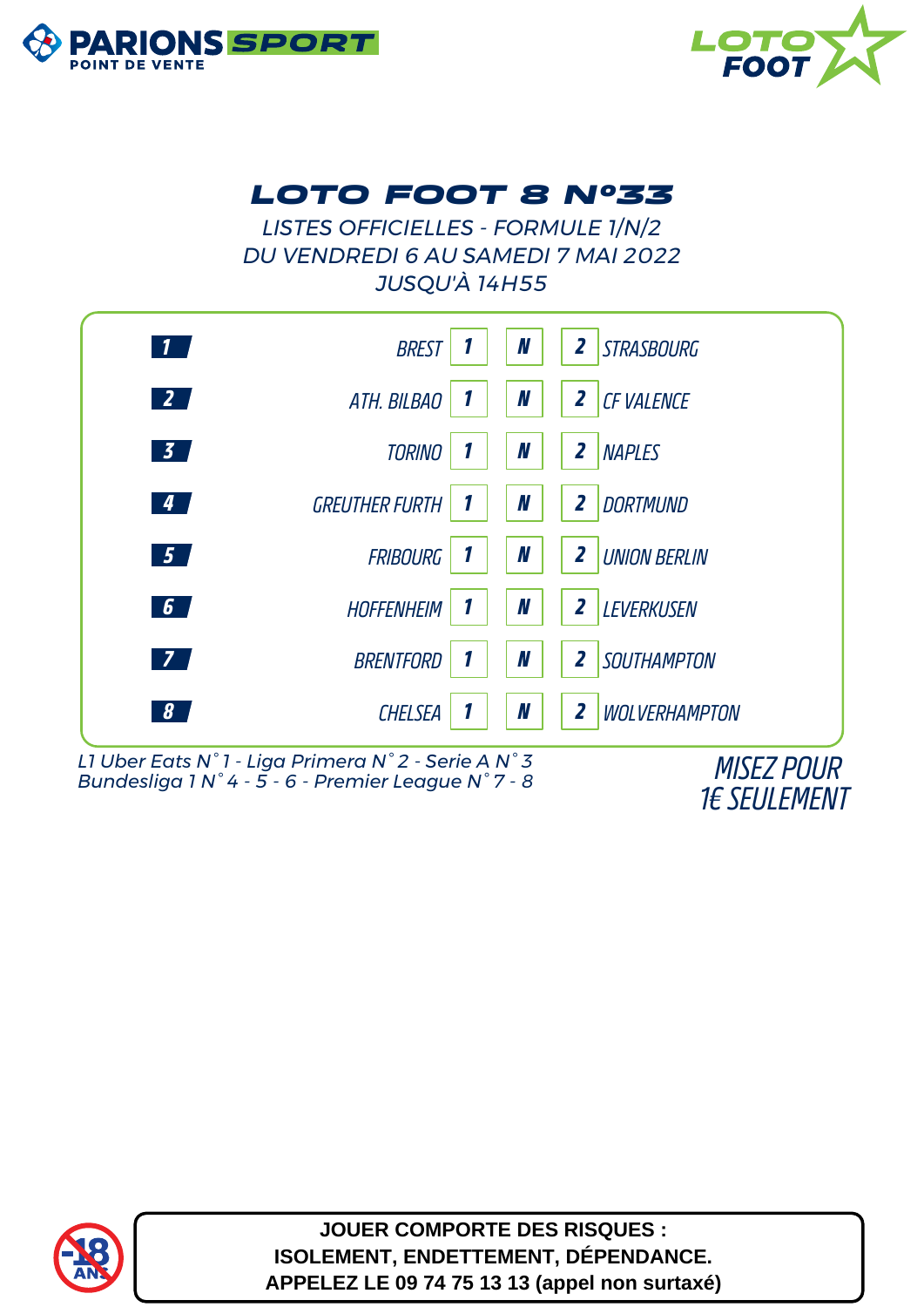





*LISTES OFFICIELLES - FORMULE 1/N/2 DU JEUDI 5 AU DIMANCHE 8 MAI 2022 JUSQU'À 14H55*



*L1 Uber Eats N° 1 - 2 - 3 - 4 - 5 - Liga Primera N° 6 - 7 - Serie A N° 8 Bundesliga 1 N° 9 - 10 - 11 - Premier League N° 12 - 13 - 14 MISEZ POUR*





**JOUER COMPORTE DES RISQUES : ENDETTEMENT, ISOLEMENT, DÉPENDANCE. APPELEZ LE 09 74 75 13 13 (appel non surtaxé)**